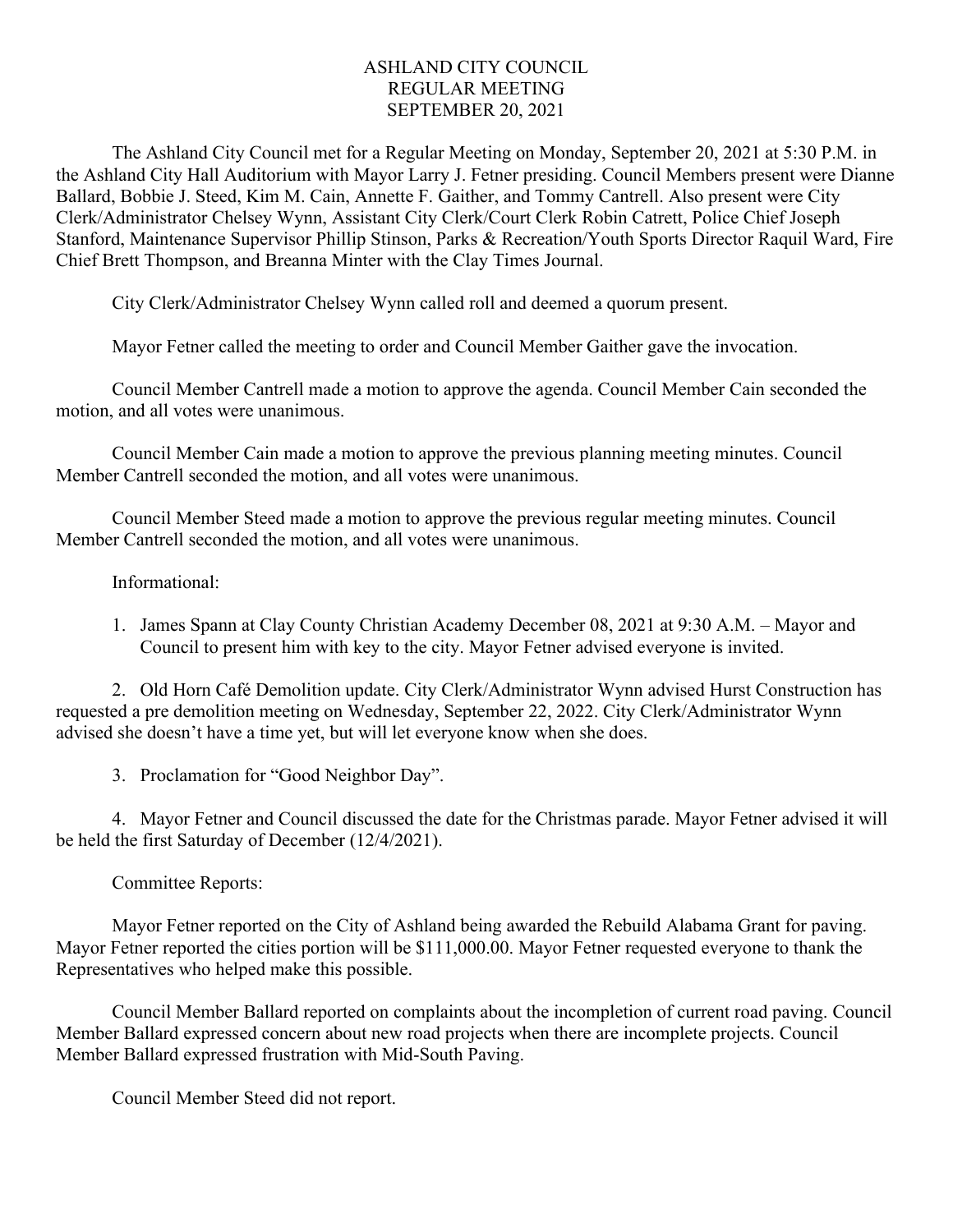## 09.20.2021 Regular Meeting Page 2

Council Member Cain reported on the tourism committee website which is nearing launch. Council Member Cain explained the City of Ashland will be highlighted on the website. Council Member Cain also reported on a group called Retail Strategies, which has an opportunity for one person from Ashland, and one person from Lineville to attend the conference about getting retail into Clay County.

Council Member Gaither did not report.

Council Member Cantrell did not report.

Police Chief Stanford reported on agenda item number 12. Chief Stanford explained there are grant funds still available, but we have to wait for approval from the state of Alabama. Chief Stanford advised the Department has been busy with several incidents.

Maintenance Supervisor Stinson reported on the removal of the Willow Tree at Ashland City Park and installation of a catch basin for the flooding in that area of the city park.

Parks & Recreation/Youth Sports Director Ward reported on soccer season. Director Ward explained things are going great. Director Ward also reported on a request to purchase a lawn mower with a clippings bag, and basketball goals for the City Park.

City Clerk/Administrator Wynn reported on the Clay County Cattleman's Association wishing to donate the steak sandwiches for the First Responders Dinner. City Clerk/Administrator Wynn also reported on grant proposals for the grant administration contracts.

Fire Chief Thompson reported on a fire at Dari Delight and a car fire at Ashland Piggly Wiggly.

New Business:

Council Member Cain made a motion to approve the bills received since the last regular meeting in the amount of \$11,030.37. Council Member Cantrell seconded the motion, and all votes were unanimous.

Council Member Cain made a motion approving to pay Northeast Alabama Law Enforcement Agency \$3,499.00 for Hudson Burns Academy Expenses. Council Member Gaither seconded the motion, and all votes were unanimous.

Council Member Gaither made a motion approving to pay Edgar and Associates \$4,050.00 for audit field work and monthly compilations. Council Member Ballard seconded the motion, and all votes were unanimous.

Council Member Cain made a motion approving to pay Alabama 100.7 \$300.00 for Watermelon Festival advertisement. Council Member Cantrell seconded the motion, and all votes were unanimous.

Council Member Cain made a motion approving Mayor Fetner, Council Member Gaither, Council Member Cain, Council Member Ballard, and Council Member Steed to addend the Municipal Leadership Institute November 1-3, 20201, pay \$295.00 registration per attendee, hotel, and reimburse travel expenses. Council Member Gaither seconded the motion, and all votes were unanimous.

Council Member Cain made a motion approving the [Municipal Vehicle Policy.](https://e00be812-8dea-4d19-b085-22421951b33b.filesusr.com/ugd/a001bf_a8b4d40c437848b6945be0558a082ab0.pdf) Council Member Gaither seconded the motion, and all votes were unanimous.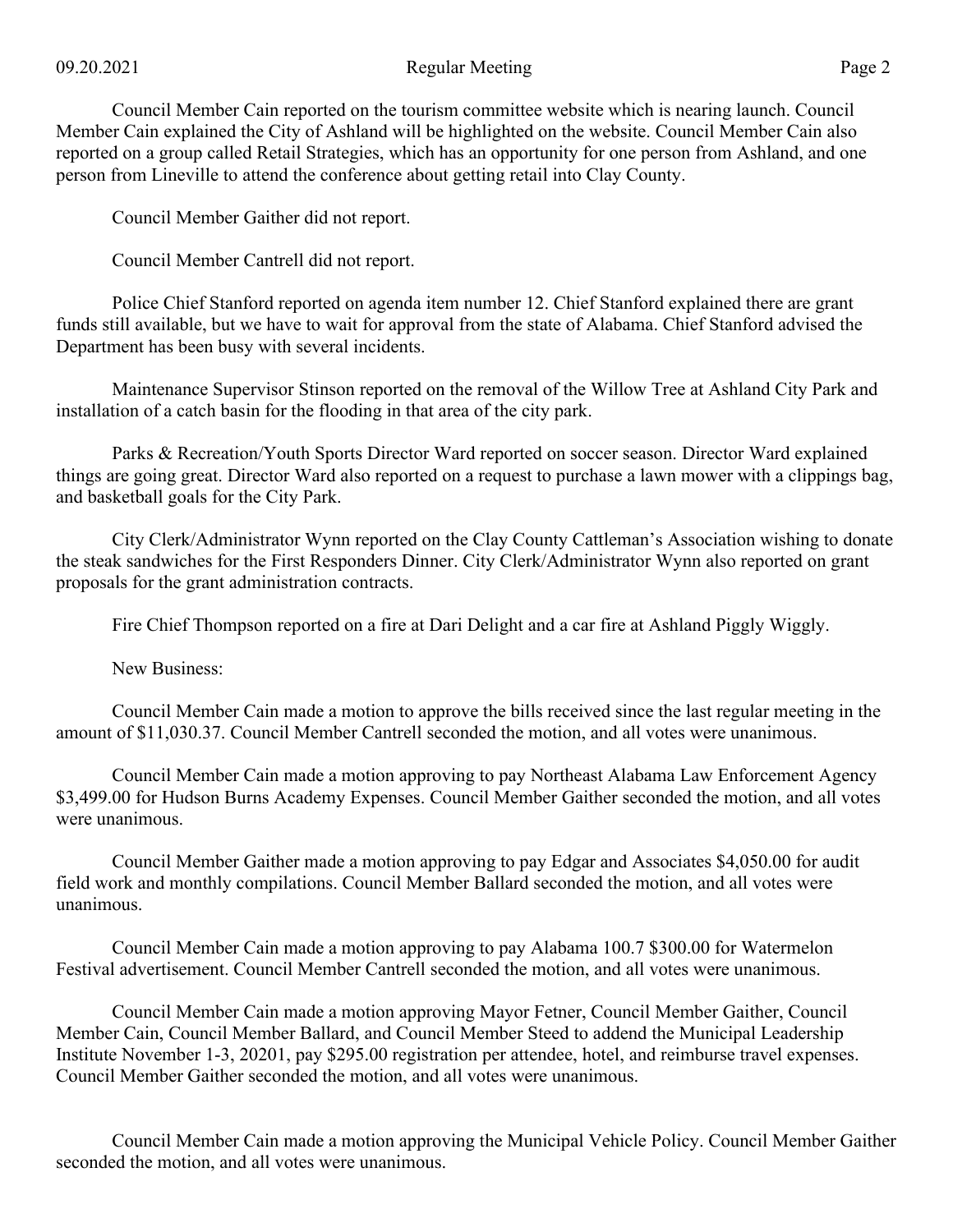## 09.20.2021 Regular Meeting Page 3

Council Member Cain made a motion approving to give Beth Owens a 2-step evaluation-based raise to Range 3 Step 10 effective September 06, 2021. Council Member Ballard seconded the motion, and all votes were unanimous.

Council Member Cantrell made a motion approving to purchase Exmark 60" Ultra Cut Series Mower and Exmark Ultra bagger from Talladega Tractor at a cost of \$13,767.45. Council Member Cain seconded the motion, and all votes were unanimous.

Council Member Steed made a motion approving to purchase two basketball goals for the Ashland City Park from American Super Sports at a total cost of \$4,186.00. Council Member Cantrell seconded the motion, and all votes were unanimous.

Council Member Gaither made a motion approving to pay Gary Ingram Grading & Paving an estimated \$35,752.40 to pave 2nd Street NW and 3<sup>rd</sup> Street NW (tie in to new paving). Council Member Cain seconded the motion, and all votes were unanimous with the exception of Council Member Ballard who was opposed.

Council Member Cain made a motion approving to pay Gary Ingram Grading & Paving an estimated \$32,722.90 to pave the lower (south) parking lot at Ashland City Park. Council Member Cantrell seconded the motion, and all votes were unanimous with the exception of Council Member Ballard who was opposed.

Council Member Gaither made a motion to purchase access control system from Johnson Controls for Ashland Police Department at an estimated initial cost of \$9,776.80 and annual cost of \$1,578.92, (pending reimbursement by FY 2018 Homeland Security Grant excess funding), contingent upon approval form State of Alabama Department of Homeland Security. Council Member Cain seconded the motion, and all votes were unanimous.

Council Member Cantrell made a motion approving to purchase two Brother printers (for patrol units) from Pinnacle Networx at a total cost of \$780.00. Council Member Gaither seconded the motion, and all votes were unanimous.

Council Member Steed made a motion approving to purchase Fall and Christmas Decorative Banners and hardware from Jubilee Decorations at a total cost of \$2,613.60. Council Member Cain seconded the motion, and all votes were unanimous.

Council Member Gaither made a motion approving to purchase upright chair charts from Amazon for the Wynn Building at a total cost of \$899.98. Council Member Cantrell seconded the motion, and all votes were unanimous.

Council Member Steed made a motion approving to purchase banners (2<sup>nd</sup> option) from Creekside Graphics at a total cost of \$1,040.00. Council Member Cain seconded the motion, and all votes were unanimous.

Council Member Cain made a motion approving contract with Hurst Construction for demolition of Old Horn Café building. Council Member Ballard seconded the motion, and all votes were unanimous.

Old Business: